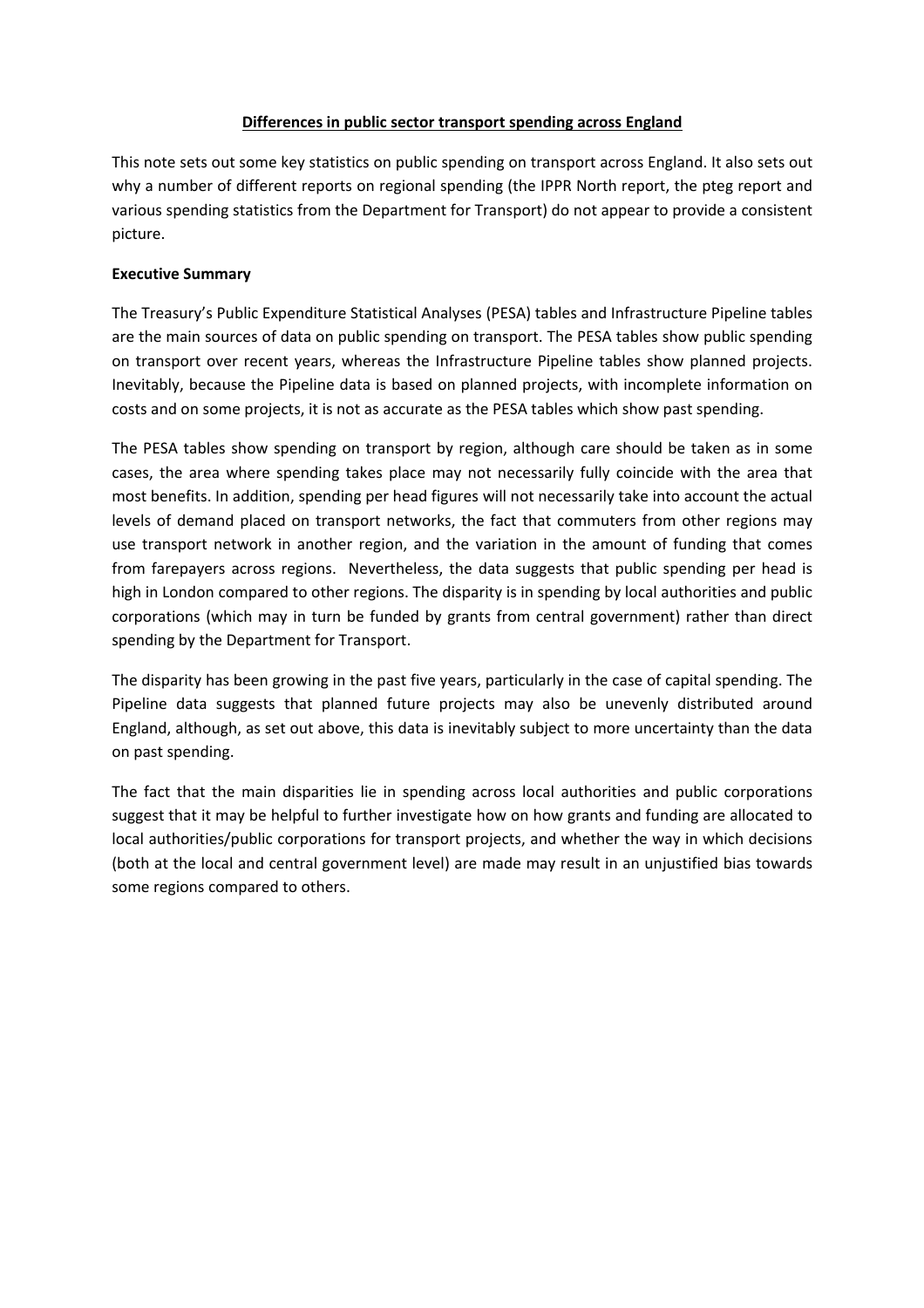### **Introduction**

Recently, there have been a number of different reports and data sources that appear to contradict each other on the level of regional disparities in transport spending. These include reports by IPPR North<sup>1</sup> and pteg<sup>2</sup>, and Government statistics in the Department for Transport's Annual Report and Accounts, and the Treasury's public spending and Infrastructure Pipeline data.

The Treasury's public expenditure data is the most reliable source of regional transport spending over the last few years, although it is difficult to allocate some spending to specific regions. The Pteg report is based on this data. The data shows that transport spending per head is much higher in London compared to other parts of England, although there is no obvious "north/south" divide. The differences appear to be largely driven by disparities in spending by local authorities and public corporations (which may be indirectly funded by central government), rather than direct spending by central government.

The IPPR North report is based on the Treasury's Infrastructure Pipeline, which lists planned projects over the next few years. However, it is not directly comparable with spending data from previous years, and a number of different types of project are excluded from the data. Combined with the greater uncertainty involved in terms of costs of different projects, it is less reliable than the Treasury's past public expenditure data. However, it does paint a similar picture, of high spending in London compared to other parts of England.

This note concludes that it may be helpful to further investigate how decisions over funding for local authorities' and public corporations' transport schemes are made, particularly where there are central government grants available.

# **The Treasury PESA tables and Infrastructure Pipeline tables are the main sources of data on public spending on transport**

The main authoritative source of public spending across different types of services and across different regions is the Treasury's Public Expenditure Statistical Analyses (PESA). The main PESA report is published annually in July, with updates throughout the year. The PESA tables show how public spending breaks down by type and by region in the past five years. It shows both capital and current expenditure, and breaks down public spending by central government, local authority and public corporation. The central government figures on transport spending are direct spending only: they do not include grants to local authorities or public corporations. The costs of local authority and public corporation transport schemes are included separately, under local authority and public corporation spending.

The DfT's annual report contains extracts from PESA which show regional transport spending directly allocated by central government (rather than indirectly through grants to local authorities and public corporations). The pteg Funding Gap report is also based on analysis of the PESA tables, but is broader, in that it focuses on total spending across central government, local authorities and public corporations.

 1 IPPR North, On the Wrong Track, Dec 2011

<sup>&</sup>lt;sup>2</sup> 2011 Pteg Funding Report, Nov 2011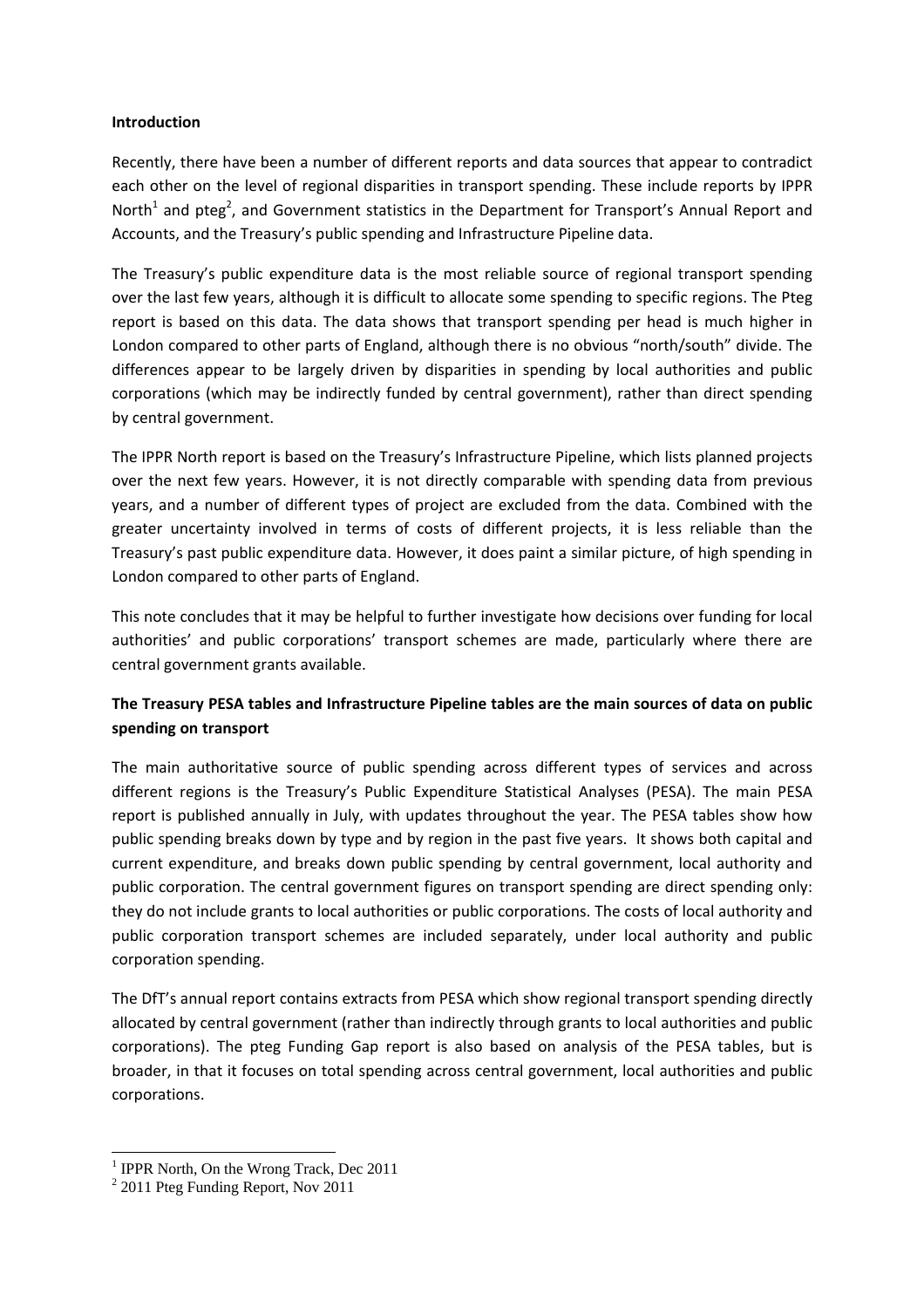The main other data source on public spending, which was used in the recent IPPR North report "On the Wrong Track", is the Government's National Infrastructure Pipeline. Unlike PESA, it does not show actual spending that has taken place, but planned spending. It is therefore useful to gain an indication of future spending plans, but there are a number of problems in using this data, which are explained in more detail in the later sections of this note.

One aspect that both sources of data miss is how public spending per head compares to the fares that users pay for transport services. The proportion of costs that are subsidised by the public purse is not captured in either the PESA tables or the Infrastructure Pipeline tables. However, as an example of how this can vary, according to the DfT's White Paper on "Reforming our Railways", 81% of funding for railway services in London and the South East came from farepayers, compared to 39% for regional railway services.<sup>3</sup>

The following sections focus on analysis of the PESA tables on public spending over the last five years, before addressing the IPPR North report which is based on the Infrastructure Pipeline data.

### **Spending can be broken down by region but care needs to be taken**

In 2010-11, according to the Treasury's PESA tables, total public expenditure on transport services in the UK amounted to £22.9 billion or £363 per head.

This £22.9 billion is allocated to different regions and nations in the UK based on the location in which the spending took place. This does not necessarily align with who benefits from the spending and the actual level of demand placed on transport networks in different regions (for example, transport in London is likely to be heavily used by tourists).

The Treasury's PESA documents note that in the case of the Department for Transport, a robust methodology is not available to allocate all expenditure to regions on a "who benefits" basis. This is a particular problem for spending on motorways, trunk roads and the rail network, which comprises the majority of DfT expenditure. Care should therefore be taken when comparing figures on DfT direct central government spending. This issue is less likely to be of concern when comparing spending across local authorities, where it is much clearer which region spending is designed to benefit (although in some cases there may be beneficial spillover effects enjoyed by other nearby regions).

Another issue in comparing spending across regions is that a higher level of spending in an area does not necessarily equate to a higher level of benefit. For example, a project run inefficiently would look expensive, but not necessarily deliver great benefits.

### **Public spending on transport is relatively high for London compared to other regions**

l

Of the total UK public expenditure on transport of £22.9 billion in 2010‐11, £18 billion took place in England. $4$ 

<sup>&</sup>lt;sup>3</sup> Table 5.1, "Reforming our Railways", available here: http://assets.dft.gov.uk/publications/reforming-ourrailways/reforming-our-railways.pdf

Some spending labelled "Non-identifiable spending" in the PESA tables cannot be allocated to specific nations or regions. However, this is a relatively small amount, accounting for less than 1% of the total £22.9 billion spending in 2010-11.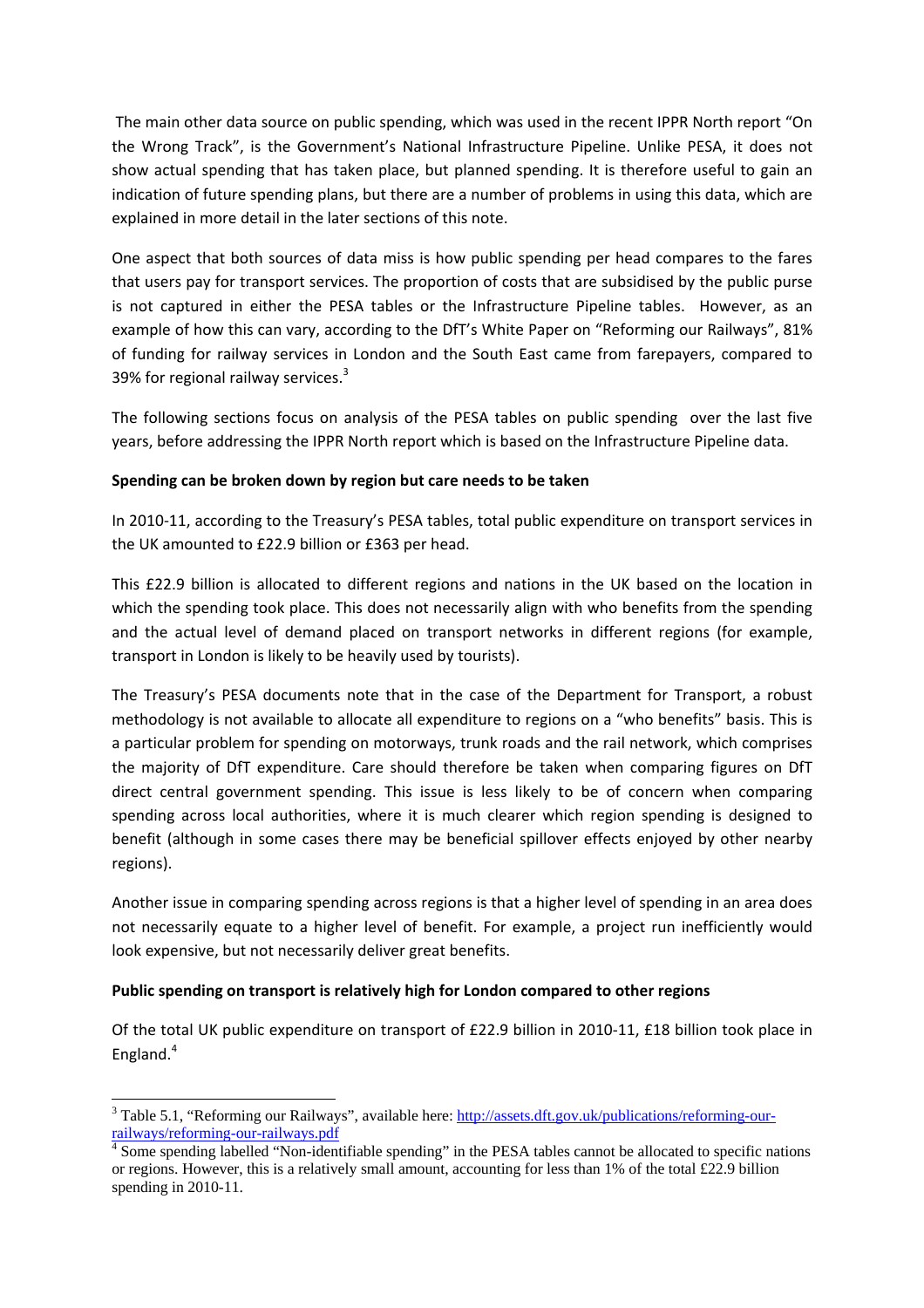The graphs below show firstly how total public spending in 2010‐11 breaks down by region of England, and secondly how spending per head varied across regions of England in 2010‐11.



**Figure 1: Total public expenditure on transport in England in 2010‐11**

*Source: PESA tables*



**Figure 2: Public spending on transport per head, 2010‐11 (£)**

*Source: PESA tables*

Public spending on transport in London is relatively high, both in terms of total spending, and on a per head basis (£774 per head in 2010/11). After London, the two regions with the highest spending on transport in 2010/11 were the North West (£337 per head) and the East (£328 per head). The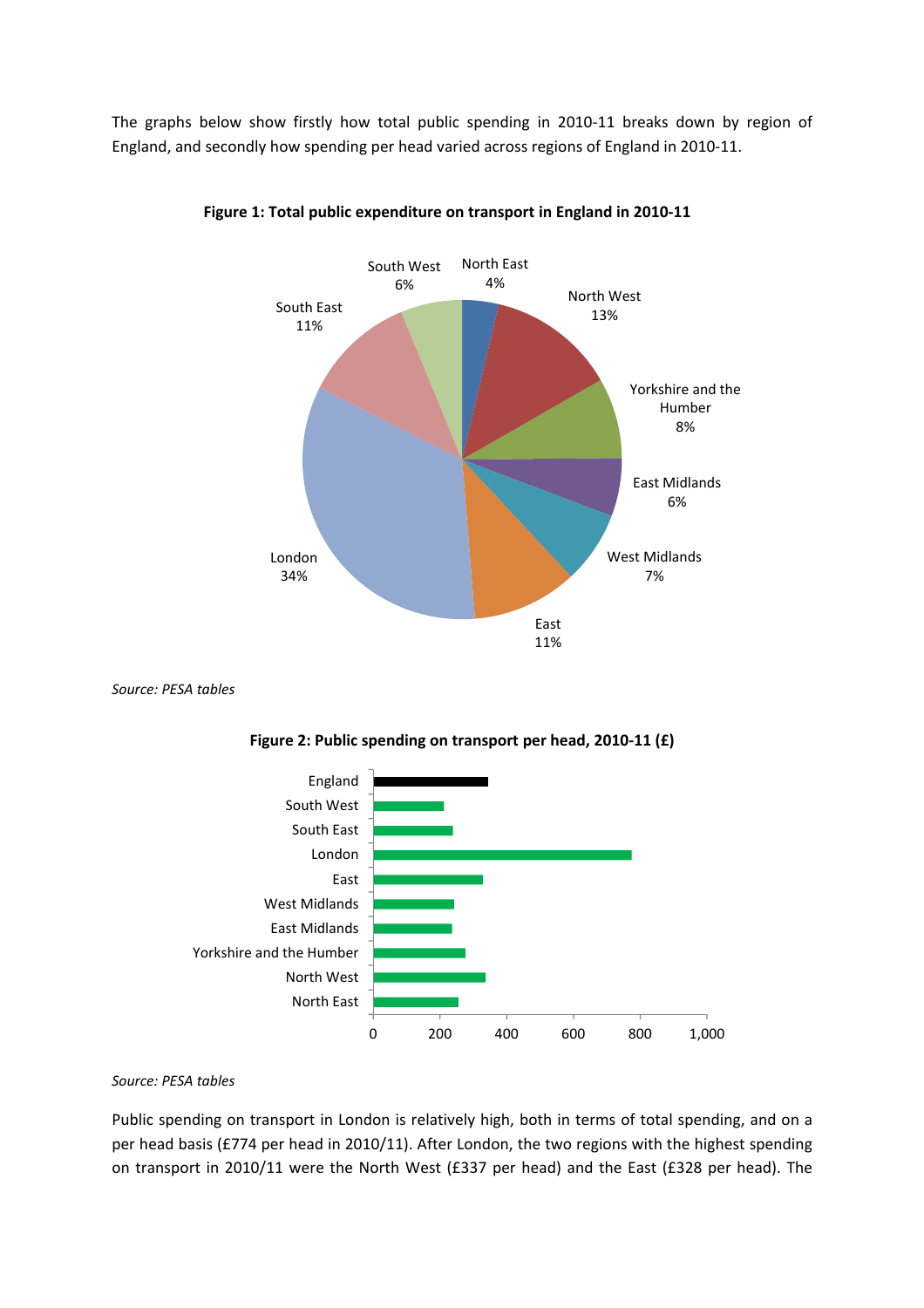area with the lowest spend per head was the South West (£212 per head). The disparity is mainly in the form of London versus other regions, rather than a north/south divide.

The figures set out above in the two graphs and text are those used by pteg in its "Funding Gap" report. However, the pteg report does not go on to identify where the main differences in spending are coming from.

The Treasury's PESA tables also allow total public spending to be broken down by source, and by capital versus current spending, as set out below.

# **The disparity in public spending across regions mainly arises from differences in spending by local authorities and public corporations**

As shown in the graph below, direct spending on transport by central government (i.e. spending that comes directly from the DfT's departmental budget) does not vary very much across regions compared to spending by local authorities and public corporations. Public corporations include, for example, businesses reporting to Transport for London and local authority airports such as Manchester Airport.

This is why the statistics provided by the DfT on spending per head in its most recent Annual Report do not appear to vary very much across regions.<sup>5</sup> The direct spending by the DfT by region does not include grants made to local authorities and public corporations. However, as can be seen in the graph below, it is the differences in spending by local authorities and public corporations that is driving differences in transport spending per head across England's regions.





*Source: PESA tables*

l

### **The disparity in regional spending has been growing over the past five years**

 $<sup>5</sup>$  The specific figures in the DfT's annual report are slightly different from those presented in the graph. This is</sup> because the data in the DfT's annual report was prepared before the 2010-11 outturn figures were available. The figures used in the graph s in this note are the latest available from the Treasury.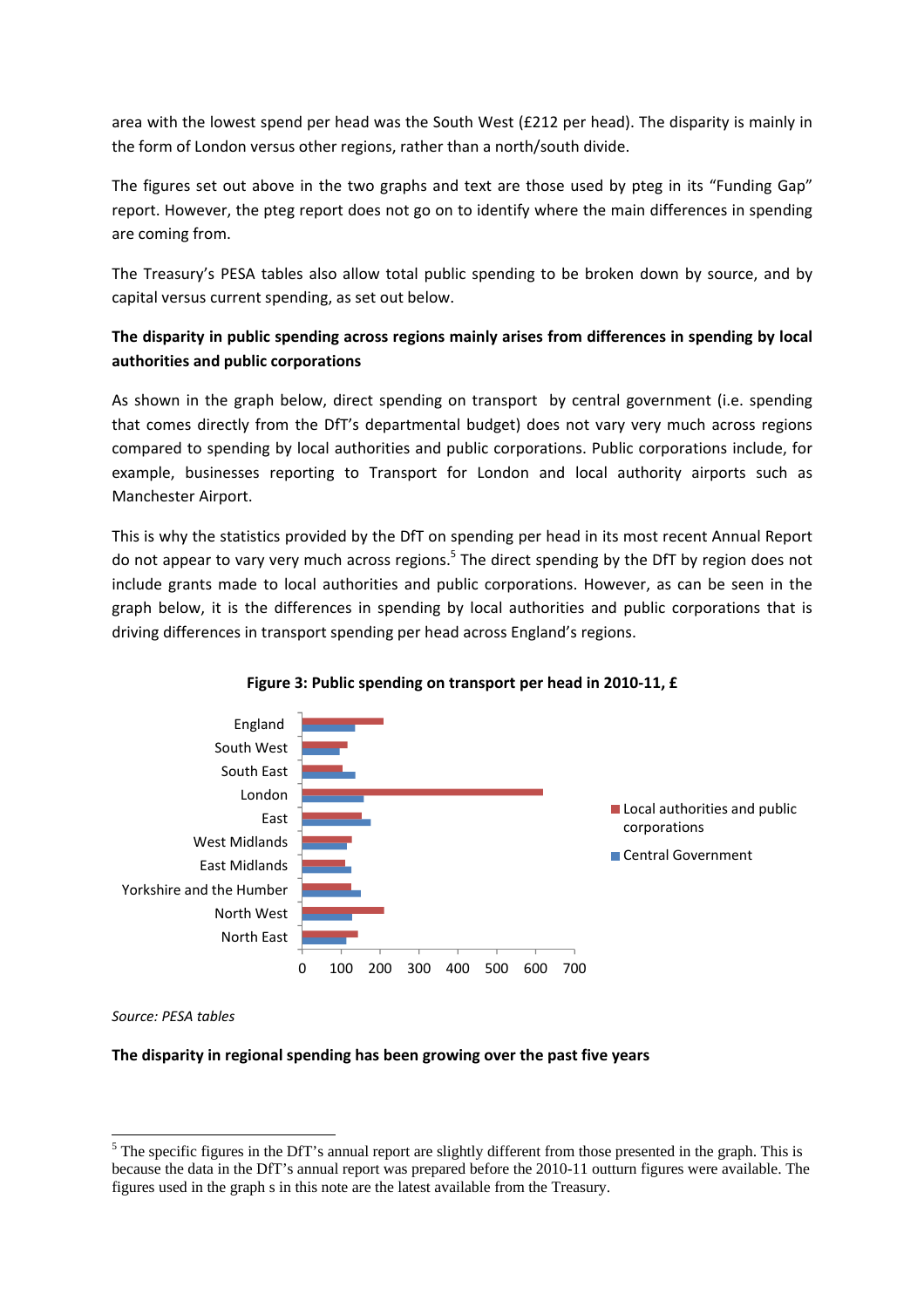The graph below shows how public spending per head has changed between 2006‐07 and 2010‐11. Spending per head in London (the top light blue line in the graph below) has increased significantly since 2008‐09, resulting in a widening disparity in regional spend per head.



**Figure 4: Total public spending per head (£)**

#### *Source: PESA tables*

#### **The widening disparity per head is driven by disparities in capital expenditure**

The figures set out above are for total public expenditure including both capital and current expenditure. It is important to consider both types of expenditure rather than capital or current expenditure in isolation. This is because different types of transport systems may be better suited to different areas, and in turn different transport systems will have a different mix of current versus capital expenditure. In 2010‐11, 61% of public expenditure on transport in England was capital expenditure, with the rest being current expenditure.

Looking at how spending breaks down into these two categories shows that the widening disparity in public transport spend per head across regions is driven to a large extent by increasing disparities in capital expenditure. The two graphs below show firstly current spending per head between 2006‐07 and 2010‐11, and secondly capital spending per head between 2006‐07 and 2010‐11.

As before the top light blue line represents spending per head in London. The graphs show that it is increases in capital spending in London that is driving the significant increase in spending in London over the last few years. Capital spending per head has also increased in the East (orange line) and slightly in the North West (dark red line). Capital spending has slightly declined in some areas such as the South East (pink line).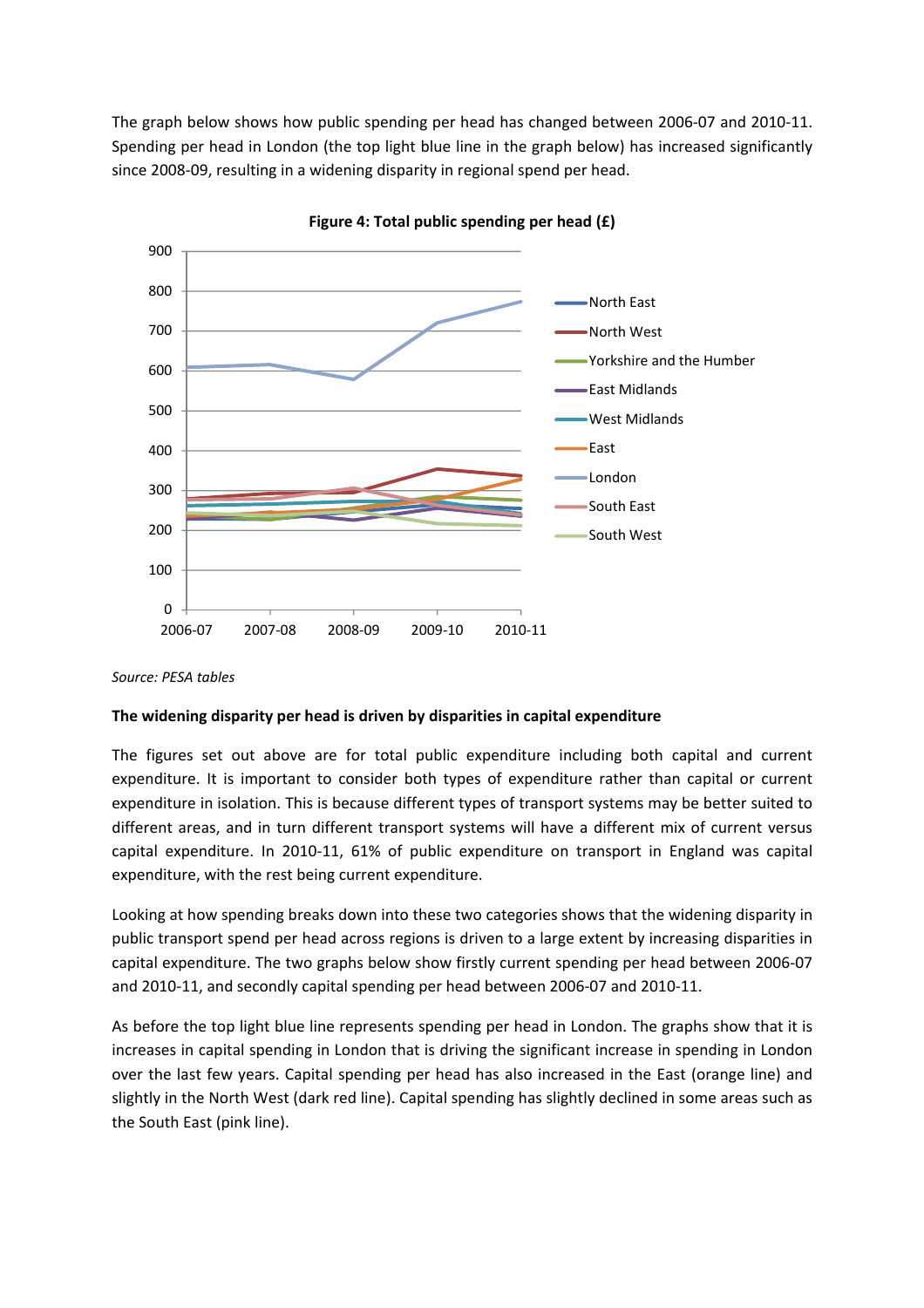

*Source: PESA tables*



**Figure 6: Capital spending per head (£)**

*Source: PESA tables*

# **There is data on future spending plans, but these may not provide an accurate indication of regional disparities**

The IPPR North report is based on information from the Treasury's National Infrastructure Pipeline, which lists major investment projects that are planned or have recently started. There are 102 projects in the transport category, related to airports, rail, and roads. The main problems in using this data to understand how government spending is to be split across regions are as follows: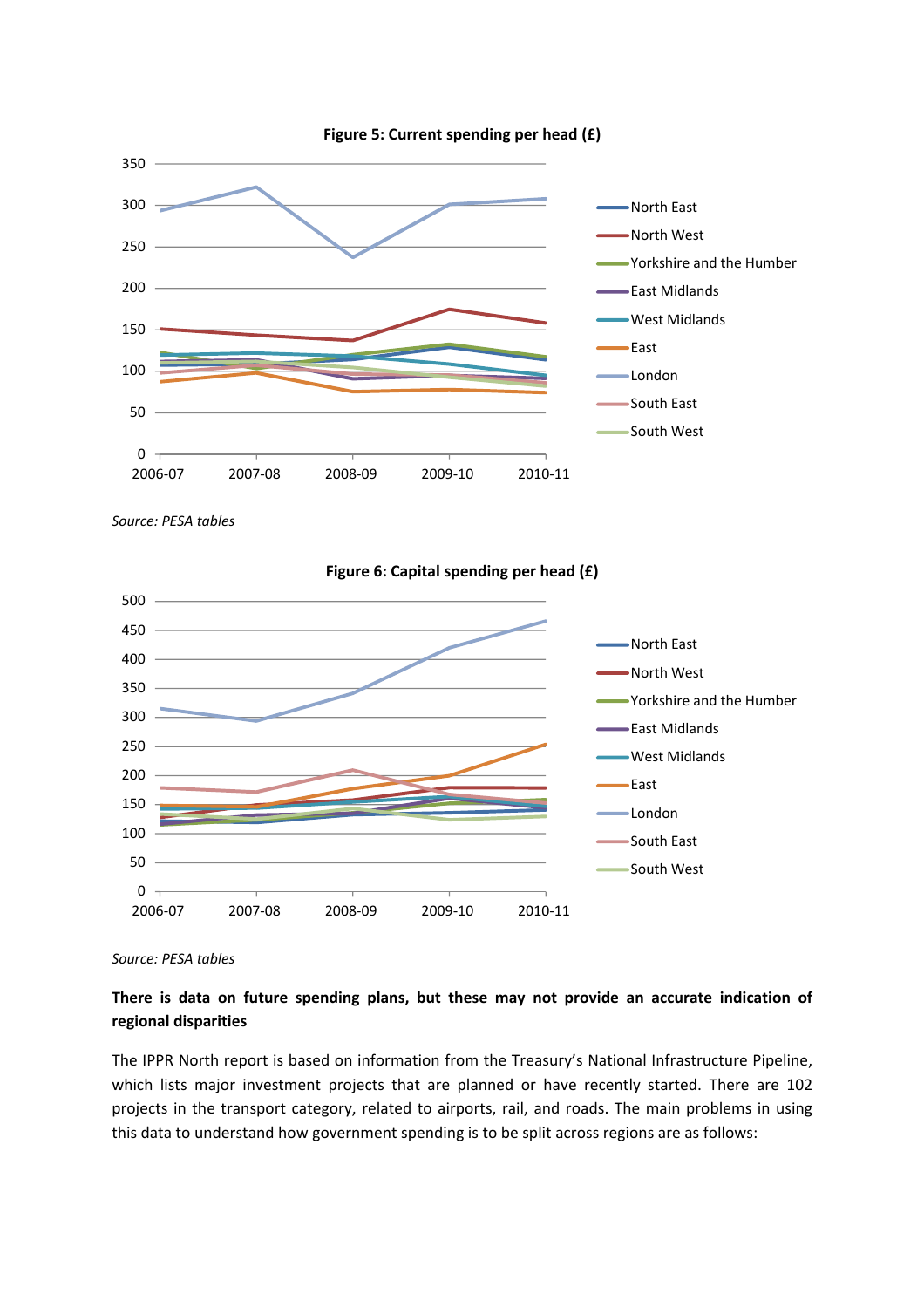- *Includes some private spending*: the list includes both public and private spending. Of the 102 projects, 12 are fully funded by the private sector, and mainly relate to airports and air traffic control. However, even if these 12 are stripped out (as the IPPR North report does), of the remaining 90 projects, 34 are a mix of private and public funding. There is insufficient information on these projects to set out how much of the costs will fall on the public purse.
- *Smaller projects are not included*: Projects under £50 million are generally excluded.
- *The spending is not confirmed*: According to the Treasury, the Pipeline estimates are indicative and reflect the information held within Government on investment combined with other public sources of information. Costs are unknown for some road improvement projects that are scheduled to start after 2015.
- *May not include all local infrastructure projects*: According to the Treasury, the Pipeline does not include information on local infrastructure projects that are not funded directly by central Government.
- *Excludes current spending*: The costs in the Pipeline data are capital costs only, and therefore do not fully reflect the overall costs of different projects.
- *Not all projects are region‐specific*: 22 of the 102 projects are not allocated to a specific region. These 22 projects include major investments such as high‐speed rail. They have not been included in the IPPR calculations.

The IPPR North report's "headline" conclusion is that according to the Pipeline data, London receives/will receive £2,731 per head on transport spending, compared to £5 per head in the North East, with figures for the rest of England varying in between, as shown in the table below.

## **Table 1: IPPR North calculations of transport spending per head on projects listed in the National Infrastructure Pipeline**



*Source: IPPR North, On the Wrong Track, Dec 2011*

Although this is an interesting indication of future transport spending plans, it is not directly comparable with the Treasury's PESA data on spending in previous years. It is therefore not possible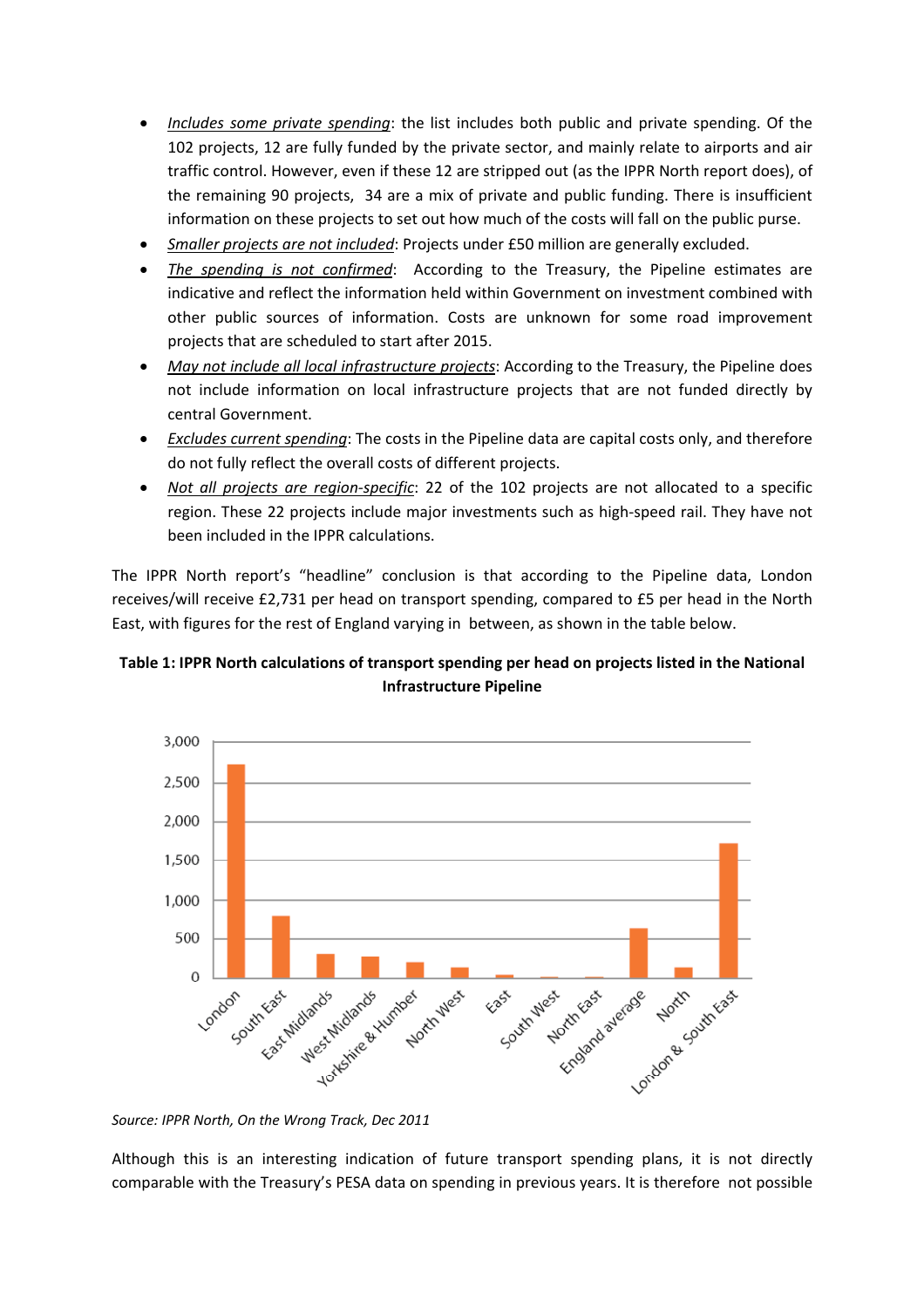to say whether this indicates a change in the spending patterns across regions. Among other issues, the PESA data shows spending per annum, whereas the IPPR North figures are sourced from the National Infrastructure Pipeline, which only indicates capital costs for a number of planned projects.

In addition, as set out above, a significant number of projects (including high cost projects) are excluded from the IPPR North calculations because Treasury's Infrastructure Pipeline does not allocate them to a specific area. Although the way spending is allocated across regions for the PESA tables is not perfect, the proportion of spending that is not allocated to a specific region in the PESA tables is very low – less than 1% in 2010/11.

Given all the other issues set out above (the inclusion of private spending on public/private projects but not on purely private projects; the exclusion of smaller projects, some local infrastructure projects and current spending; and the fact that the spending is not confirmed), the IPPR North results should be interpreted with caution.

# **Since publication of the Pipeline data and IPPR North report, further information on planned projects has emerged**

Norman Baker, Parliamentary Under‐Secretary of State for Transport has responded to questions in Parliament on the IPPR North report. In particular, he stated that the figures on which the IPPR North estimates are based on do not include "the December announcements on local major projects and did not take into account the further £1 billion from the regional growth fund."<sup>6</sup>

Norman Baker also provided a list of the transport schemes announced as part of the Autumn Statement and the further Local Authority Major Transport schemes announced on 14 December  $2011<sup>7</sup>$  This additional list suggested that the projects announced more recently are more evenly distributed around England. The table below shows the total spend per region for this specific list of projects.

| Region                   | Total spend (£ million) - DfT funding approved | Spend as a % of total |
|--------------------------|------------------------------------------------|-----------------------|
| North East               | 107.7                                          | 3%                    |
| North West               | 352.1                                          | 9%                    |
| Yorkshire and the Humber | 643.8                                          | 16%                   |
| <b>West Midlands</b>     | 295.6                                          | 7%                    |
| East Midlands            | 538.1                                          | 14%                   |
| East                     | 198.6                                          | 5%                    |
| South West               | 241.9                                          | 6%                    |
| London                   | 205.1                                          | 5%                    |
| South East               | 425.9                                          | 11%                   |
| Not region specific      | 968.6                                          | 24%                   |
| <b>TOTAL</b>             | 3977.4                                         | 100%                  |

**Table 2: Further transport schemes announced as part of the Autumn Statement and the further Local Authority Major Transport schemes announced on 14 December 2011**

*Source: HC 31 Jan 2012, c 569W*

l 6 HC Deb 12 Jan 2012 c314

7 HC 31 Jan 2012, c 569W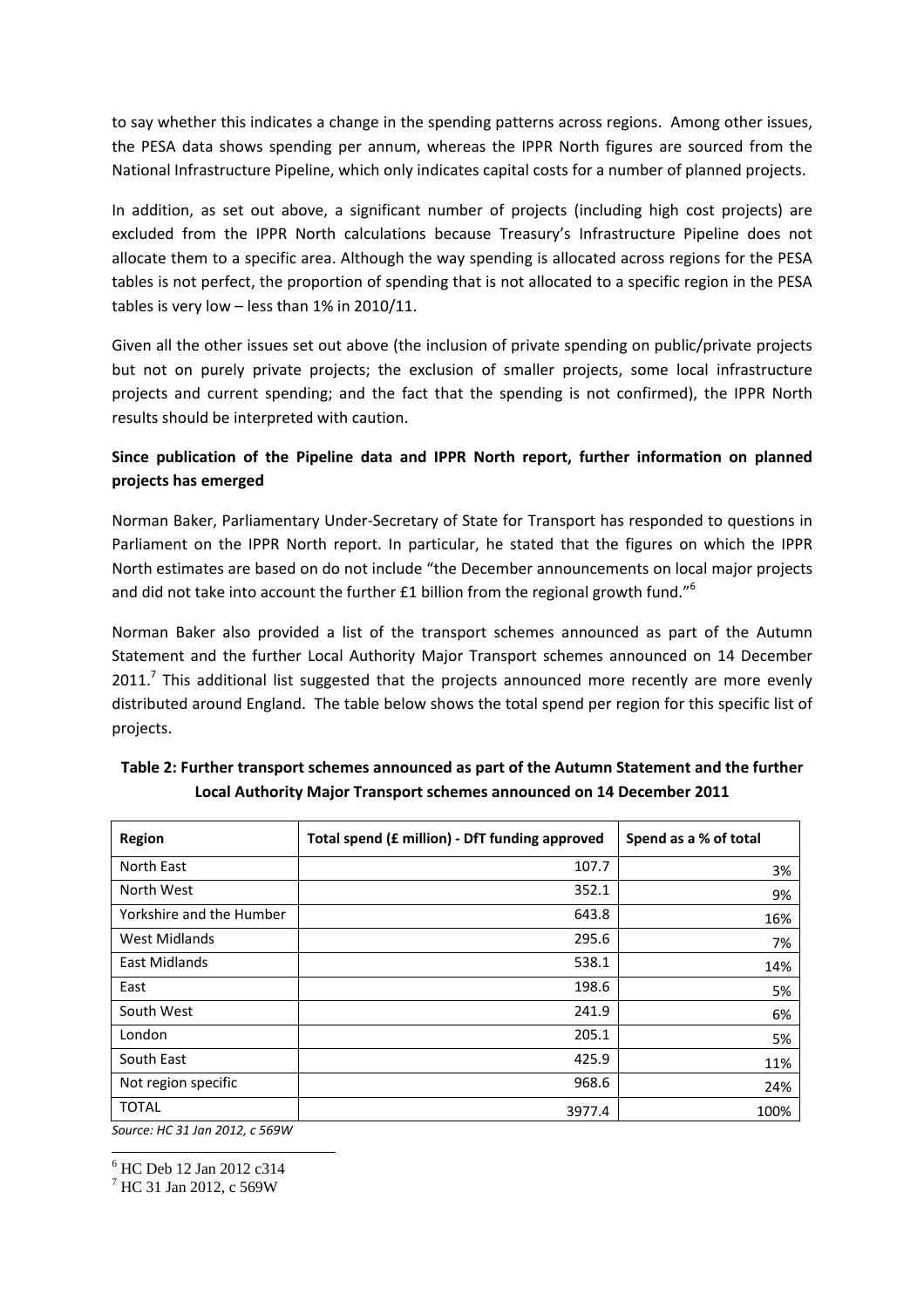However, even when added to the Pipeline data, this does not provide a complete picture of regional transport spending, as noted subsequently by Norman Baker: "Where schemes are multiregional, it can be difficult to accurately apportion expenditure. In such cases, spend has been apportioned equally between the relevant regions. For example, spend on the Trans Pennine Electrification, is apportioned between Yorkshire and Humber and the North West. The figures do not include the further £1 billion announced for the regional growth fund as part of the autumn statement."<sup>8</sup>

More recently, David Cameron said that "62% of the funding for transport schemes in the Autumn Statement went to the North and the Midlands."<sup>9</sup> The Autumn Statement does not provide a complete break‐down of costs by region, so it is not possible to check this directly to understand how it was calculated. However, it is roughly consistent with the figures provided by the DfT which form the basis of Table 2, once Local Authority Major Transport schemes which were not announced in the Autumn Statement are removed.

The Autumn Statement and other projects announced since then do not, however, form a full picture of future transport spending. It is clear from the Pipeline data that there are a number of large projects that were announced before the Autumn Statement. Therefore, the assertion that 62% of transport schemes in the Autumn Statement went to the North and Midlands is not sufficient to conclude that there is no regional disparity problem in transport spending.

### **Conclusion: is there regional disparity problem in transport spending?**

The available evidence on future transport plans is not an entirely reliable guide to regional disparities in transport spending. However, taken alongside with information from the Treasury's PESA tables, there does appear to be a pronounced disparity for capital spending, and spending by local authorities/public corporations. This is not, however, a north/south divide, as is implied by the IPPR North report. The divide is more along the lines of London versus the rest of England. For example, according to the PESA tables, the regions with the lowest transport spending per head in 2010/11 were the South‐West, South‐East and East Midlands.

The data suggests that the disparity is driven by differences in spending by local authorities/public corporations (which may be in turn be funded by grants from central government) rather than direct spending by central government. Therefore any attempt to address these disparities will need to consider how local authorities and public corporations make decisions, and central government funding for transport is allocated across local authorities and public corporations.

A disparity of itself does not mean there is necessarily a problem. It may be the case that money is simply being targeted in areas where the most benefit can be achieved. It may be the case that although public spending appears to be high in some regions, it is low compared to fares paid by users.

The IPPR North report suggests that the way that cost benefit analyses are conducted disadvantages possible projects in some regions. IPPR North suggested that this is because average wages are higher in London and the South-East, which means that benefits transport users in terms of time

 8 HC 6 Mar 2012, c 636W

<sup>&</sup>lt;sup>9</sup> Evidence to the Liaison Committee, 6 March 2012 HC 608-v